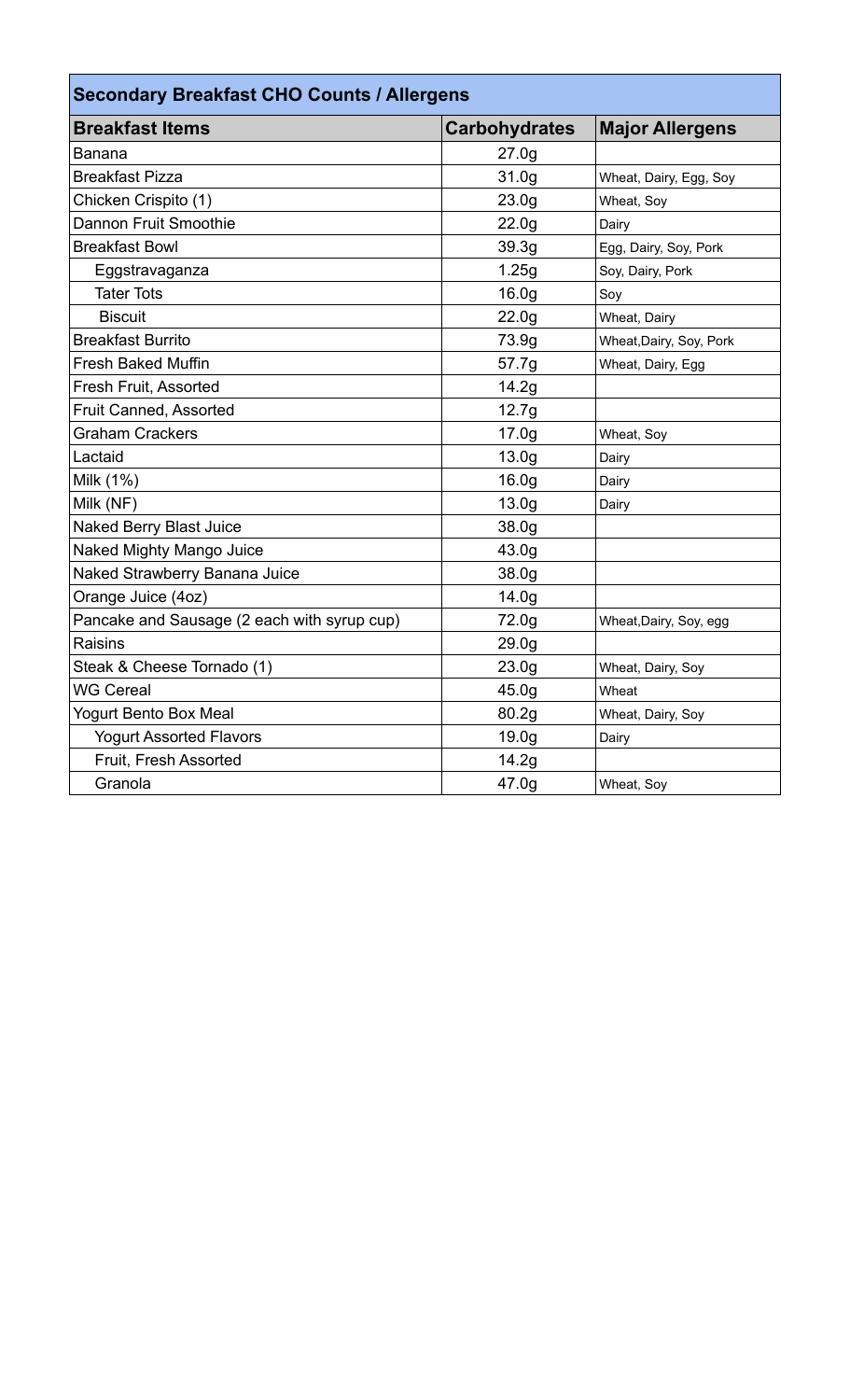| <b>Secondary Lunch CHO Counts / Allergens</b>   |                      |                              |  |  |
|-------------------------------------------------|----------------------|------------------------------|--|--|
| <b>Lunch Items</b>                              | <b>Carbohydrates</b> | <b>Major Allergens</b>       |  |  |
| Antipasto Salad w/Pork Salami (5 Star)          | 12.0 <sub>g</sub>    | Wheat, Dairy, Pork           |  |  |
| <b>Bagged Carrots</b>                           | 4.0 <sub>g</sub>     |                              |  |  |
| Caprese Salad (5 Star)                          | 14.0 <sub>g</sub>    | Dairy                        |  |  |
| <b>Cheese Pizza</b>                             | 34.0 <sub>g</sub>    | Wheat Dairy, Soy             |  |  |
| <b>Cheeseburger Meal</b>                        | 63.9g                | Wheat, Dairy, Soy            |  |  |
| <b>Hamburger Patty</b>                          | 0.0 <sub>g</sub>     |                              |  |  |
| Hamburger Bun                                   | 30.0 <sub>g</sub>    | Wheat, Dairy Soy             |  |  |
| Cheese, Slice                                   | 0.0 <sub>g</sub>     | Dairy                        |  |  |
| <b>Tater Tots</b>                               | 16.9g                | Soy                          |  |  |
| Chick'n Dip'n Sauce                             | 11.0 <sub>g</sub>    | Soy, Egg                     |  |  |
| Ketchup (1 oz cup)                              | 6.0 <sub>g</sub>     |                              |  |  |
| Alfredo Bowl with Nardone's Garlic Cheese Toast | 58.2g                | Wheat, Dairy, Soy            |  |  |
| Alfredo                                         | 30.2g                | Wheat, Dairy                 |  |  |
| <b>Cheese Toast</b>                             | 31.0g                | Wheat, Dairy, Soy            |  |  |
| Chicken Caesar Salad with French Bread Pizza    | 51.1g                | Wheat, Egg, Dairy, Soy, Fish |  |  |
| Salad (romaine, cheese and croutons)            | 19.1g                | Wheat, Dairy                 |  |  |
| Chicken, Diced                                  | 3.0 <sub>g</sub>     | Dairy                        |  |  |
| <b>Caesar Dressing Pouch</b>                    | 1.0 <sub>g</sub>     | Fish, Dairy, Soy             |  |  |
| <b>Garlic French Bread Pizza</b>                | 28.0 <sub>g</sub>    | Wheat, Dairy, Soy            |  |  |
| Orange Chicken Bowl                             | 56.1g                | Wheat, Dairy, Soy            |  |  |
| Orange Chicken (1/2 Cup)                        | 19.1 <sub>g</sub>    | Wheat, Soy                   |  |  |
| Rice (1Cup)                                     | 37.0g                | Wheat, Dairy, Soy            |  |  |
| Dressing, Ranch Dip Cup                         | 1.0 <sub>g</sub>     | Dairy, Egg, Soy              |  |  |
| Popcorn Chicken Bowl                            | 71.2g                | Wheat, Daiy, Soy, Egg        |  |  |
| <b>Mashed Potatoes with Gravy</b>               | 21.0 <sub>g</sub>    | Wheat, Dairy, Soy            |  |  |
| Corn                                            | 11.2g                |                              |  |  |
| Chicken (10 pieces)                             | 17.0g                | Wheat, Dairy, Soy            |  |  |
| Cheese                                          | 0.0 <sub>g</sub>     | Dairy                        |  |  |
| <b>Biscuit</b>                                  | 22.0 <sub>q</sub>    | Wheat, Dairy                 |  |  |
| Deluxe Caesar Salad with Chicken (5 Star)       | 14.0 <sub>g</sub>    | Wheat, Egg, Dairy, Soy, Fish |  |  |
| Dinner Roll, Alfaro's Artesano                  | 22.0 <sub>g</sub>    | Wheat, Soy                   |  |  |
| <b>Focaccia Cheese Wheel</b>                    | 31.0 <sub>g</sub>    | Wheat Dairy, Soy             |  |  |
| Fruit, Canned Assorted                          | 12.7g                |                              |  |  |
| Fruit, Fresh Assorted                           | 14.2g                |                              |  |  |
| <b>Grilled Cheese Sandwich</b>                  | 31.0 <sub>g</sub>    | Wheat, Dairy, Soy            |  |  |
| House Salad, Entree                             | 55.5g                | Wheat, Dairy, Egg, Soy       |  |  |
| Salad                                           | 30.5g                | Wheat, Dairy, Egg, Soy       |  |  |
| <b>Dinner Roll</b>                              | 22.0 <sub>g</sub>    | Wheat, Soy                   |  |  |
| Spicy Chicken Sandwich Meal                     | 68.9g                | Wheat, Dairy, Soy            |  |  |
| <b>Chicken Patty</b>                            | 9.0 <sub>g</sub>     | Wheat, Soy                   |  |  |
| Hamburger Bun                                   | 30.0 <sub>g</sub>    | Wheat, Soy, Dairy            |  |  |
| <b>Pickles</b>                                  | 2.0 <sub>g</sub>     |                              |  |  |
| Chick'n Dip'n Sauce                             | 11.0 <sub>g</sub>    | Egg, Soy                     |  |  |
| <b>Tater Tots</b>                               | 16.9g                | Soy                          |  |  |
| Green Chili & Cheese Burrito Meal               | 79.0g                | Wheat, Diary                 |  |  |
| <b>Burrito</b>                                  | 56.0g                | Wheat, Diary                 |  |  |
| <b>Cheese and Meat Sauce</b>                    | 4.0 <sub>g</sub>     | Dairy                        |  |  |
| Chips, Tostitos                                 | 19.0 <sub>g</sub>    | Wheat                        |  |  |
| Chicken Drumstick (2 Drumsticks) w/Dinner Roll  | 33.8g                | Wheat, Soy                   |  |  |
| Hot Dog (2)                                     | 79.0g                | Wheat, Dairy, Soy            |  |  |
| Hot Dog (1)                                     | 1.0 <sub>g</sub>     |                              |  |  |